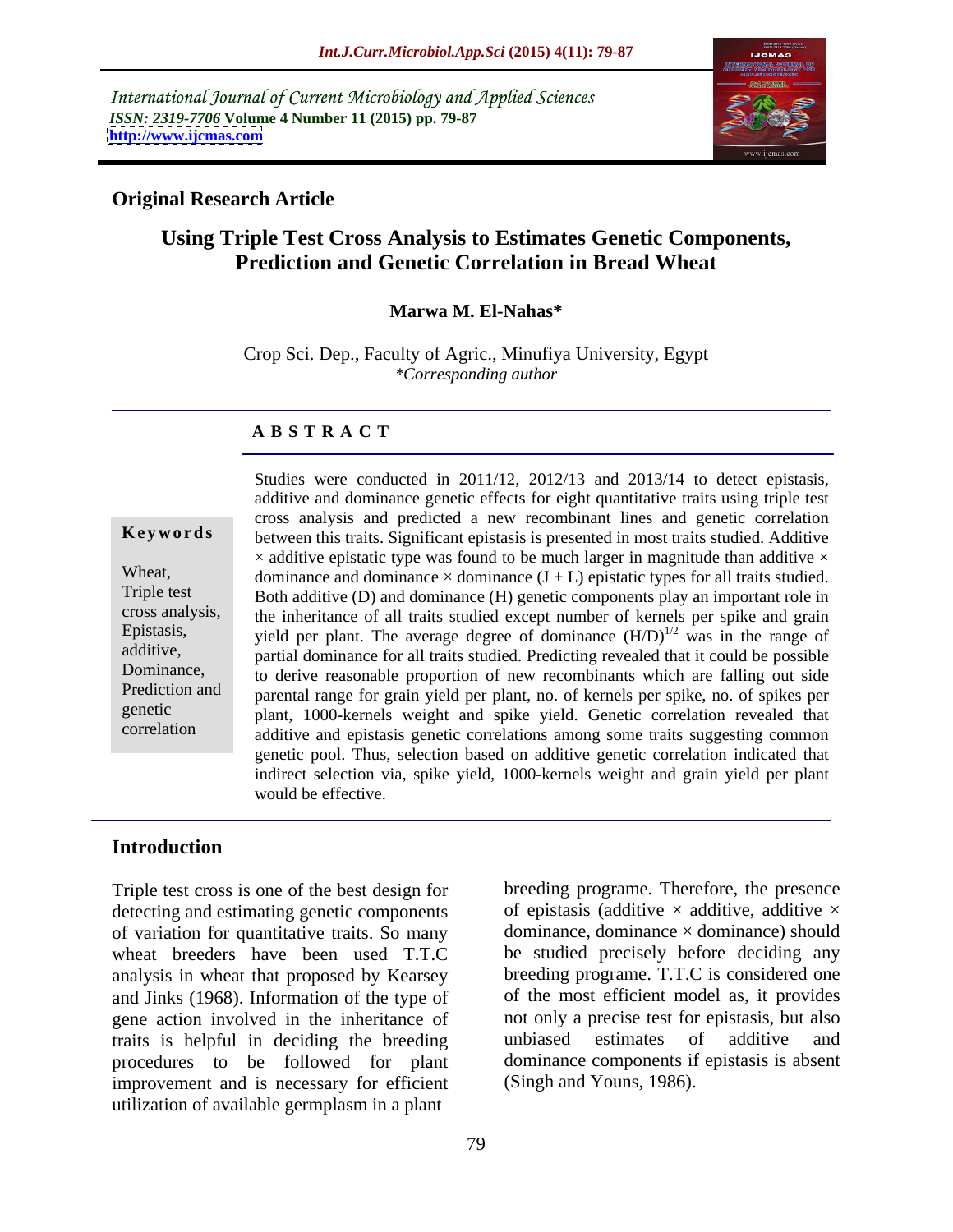The aim of many selfing breeding programmes is to produce recombinant inbred lines to be used directly or in as three testers. The pedigree of bread wheat producing F1 hybrid or multiple cross hybrid. The best source of the genetical

The knowledge of genetic correlation, which occurs between characters, can help the traits and to minimize the retarding effect of

**The objectives of this study were:** 1) correlation among various traits and partitioning it to epistasis, additive and dominance correlations. Statistical analysis

The present study was conducted at the and Jinks (1968) and is based on genetic Experimental Farm, Faculty of Agriculture, Minufiya University at Shebin El-Kom, Egypt during the three successive seasons of 2011/2012, 2012/2013 and 2013/2014. In the first season (2011/2012), two genotypes of bread wheat, differ in most of their Lijk **=** Phenotypic value of cross between agronomic traits namely Gemmeiza11 and

Masr 1, were crossed to obtain their F1 progeny (Gemmeiza $11 \times$  Masr 1) to be used genotypes are illustrated in table 1.

parameters required for predicting the Fifteen wheat varieties, namely Gemmeiza properties of recombinant inbred lines is the 9, Gemmeiza 10, Sahel, Shandaweel 1, Giza triple test cross (Pooni and Jinks, 1979). 167, Giza 168, Sakha 8, Sakha 61, Sakha 69, breeder to improve the efficiency of (Gemmeiza  $11 \times$  Masr 1) to generate 45 selection by using favorable combinations of crosses i.e. 15 L1i, 15 L2i and L3i progeny negative correlations. The reliability of 2012/2013 winter growing season. All plant genetic components estimated from T.T.C materials, the forty five families (crosses), makes computed correlations from them their fifteen parents and the three testers more reliable. In wheat, the correlation of were grown in a randomized complete block components of genetic variance was design with three replicates in 2013/2014 computed using T.T.C analysis by Eissa winter growing season. Each progeny family (1994c), Al-Kaddoussi (1997), Menshawy was growing in 3m long row. The spacing (2008), Morad (2012) and Dawwam *et al.* between (row to row distance) and within (2015). (plant to plant distance) rows were Existence of epistasis and to determine the followed as usual in the ordinary wheat field additive (D) and dominance (H) variances of in the area of study. Data were scored on ten quantitative traits in wheat. 2) To make guarded plants from each row in each prediction for traits studied that help the replications for the eight characters, heading breeders to identify the favorable date (days), plant height (cm), no. of spikes combinations to improve the efficiency of per plant, spike length (cm), no. of kernels selection. 3) To compute the genetic per spike, spike yield (g), 1000-kernels Sakha 94, Sids 4, Sids 6, Sids 8, Sids 9 and Sids 12 each was crossed to the three testers Gemmeiza 11 (P1), Masr 1 (P2) and their F1 families of a triple test cross design in maintained at <sup>30</sup> and <sup>10</sup> cm, respectively. All the normal agronomic practices were weight (g) and grain yield per plant (g).

# **Statistical analysis**

**Materials and Methods** The detection of epistasis was done according to the method outlined by Kearsey model; where  $\mathcal{L}$  is a set of  $\mathcal{L}$  is a set of  $\mathcal{L}$  is a set of  $\mathcal{L}$  is a set of  $\mathcal{L}$  is a set of  $\mathcal{L}$  is a set of  $\mathcal{L}$  is a set of  $\mathcal{L}$  is a set of  $\mathcal{L}$  is a set of  $\mathcal{L}$  is a set of

$$
L_{ijk} = M + G_{ij} + R_k + E_{ijk}
$$

# Where,

tester i and line j in k replication.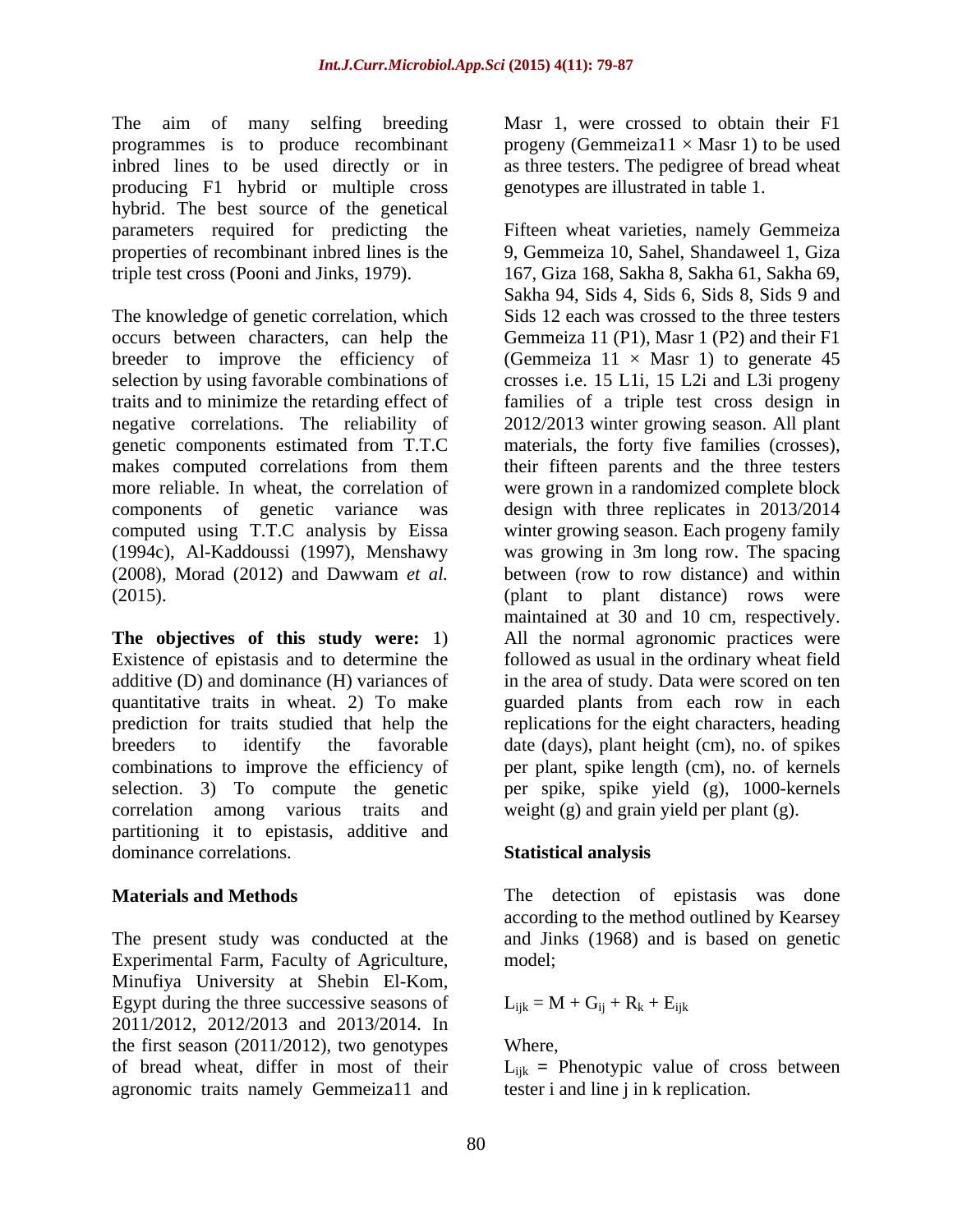M = Overall mean of all single and three studied, indicating the presence of way crosses. variability among hybrids and their parents.

 $G_{ij}$  = Genotypic value of cross between tester i and line j.

 $R_k$  = Effect of  $\ddot{k}$ <sup>th</sup> replication.

The mean squares for deviations  $L_{1i} + L_{2i}$  –  $2L_{3i}$  was used for detection of epistasis. The overall epistasis was partitioned into (i) type of epistasis (additive x additive) and  $(i + j)$ type due to additive x dominance and achieved when the testers are different from dominance x dominance gene interactions. The estimation of additive (D) and dominance (H) genetic components and the correlation coefficient (r) between sums  $L_{1i}$ +  $L_{2i}$  and differences  $L_{1i}$  -  $L_{2i}$  were obtained  $1969$ . to detect the direction of dominance, according to Jinks and Perkins (1970). The degree of dominance was calculated as  $(H/D)^{1/2}$ .

outperform their parental range, is equal to corresponding to the value [d]  $\sqrt{D}$  while, the range of inbred lines is  $m \pm 2\sqrt{D}$  wherem height.  $=$   $\overline{L_3}$  and  $[d] = \overline{L_1} - \overline{L_2}$  (Jinks and <br>Partitioning of the total enjetatic effect recombinant lines corresponding to the probability level were obtained using Fisher

Additive (Ra), dominance (Rd) and epistasis (Ri) correlation coefficients were computed from  $(\overline{L_{1i}} + \overline{L_{2i}} + \overline{L_{3i}}), (\overline{L_{1i}} \overline{L_{2i}}$  )and  $\overline{(L_{1i} + L_{2i} - 2L_{3i})}$ ,

found to be highly significant for all traits

studied, indicating the presence of

tester i and line j.<br>
highly significant for all traits except no. of<br>
highly significant for all traits except no. of  $E_{ijk}$  = Error.<br>the two parents Gemmeiza11 and Masr 1 Testers mean squares were found to be kernels per spike. The mean performance of (P1 vs P2) were significantly different from each other in all traits except no. of kernels per spike. The unbiased estimates of additive and dominance gene action and unambiguous test of epistasis would only be achieved when the testers are different from each other. However, when this condition of difference between two parents is not met, the estimates are biased to an unknown extent (Kearsey and Jinks, 1968; Jinks *et al.,* 1969).

## **Test for epistasis**

 $(H/D)^{1/2}$ . The analysis of variance for testing the  $(H/D)^{1/2}$ .<br>The analysis of variance for testing the<br>presence of epistasis in the inheritance of all<br>traits studied is presented in table 3. The the normal probability integral  $2L_{3i}$  revealed the presence of significant presence of epistasis in the inheritance of all traits studied is presented in table 3. The mean square for the deviations  $L_{1i} + L_{2i}$  – epistasis for all traits studied except plant height. The contract of the contract of the contract of the contract of the contract of the contract of the contract of the contract of the contract of the contract of the contract of the contract of the contract of the co

 $L_1$  -  $L_2$  (Jinks and Partitioning of the total epistatic effect  $L_2$  (Jinks and portitioning of the total opinionic offect Ponni, 1976). The proportions of revealed the presence of highly significant and Yates (1963) tables.  $\times$  dominance and dominance  $\times$  dominance, J  $\overline{L_{2i}} + \overline{L_{3i}}$ ),  $\overline{(L_{1i}}$  - The additive  $\times$  additive epistatic type (i)  $\overline{L_{2i}}$ ) and  $\overline{L_{1i}}$  +  $\overline{L_{2i}}$  - 2  $\overline{L_{3i}}$ ), was found to be finite ranger in inaginative  $\times$  dominance and dominance  $\times$  dominance  $(J + L)$  epistatic types for all **Results and Discussion** components of epistasis were more The analysis of variance for all traits studied inheritance of these traits. The same results is presented in table 2. Genotypes, hybrids were reported by Eissa (1994a,b), El-Nahas and parents mean square estimates were (2005), Esmail (2007) and Morad (2012). additive  $\times$  additive (i) type of epistasis for all traits studied. Also, estimates of additive + L types of epistasis mean square were highly significant for all traits studied except plant height and no. of kernels per spike. The additive  $\times$  additive epistatic type (i) was found to be much larger in magnitude than additive  $\times$  dominance and dominance  $\times$ dominance  $(J + L)$  epistatic types for all traits studied, indicating that fixable components of epistasis were more important than non-fixable one in the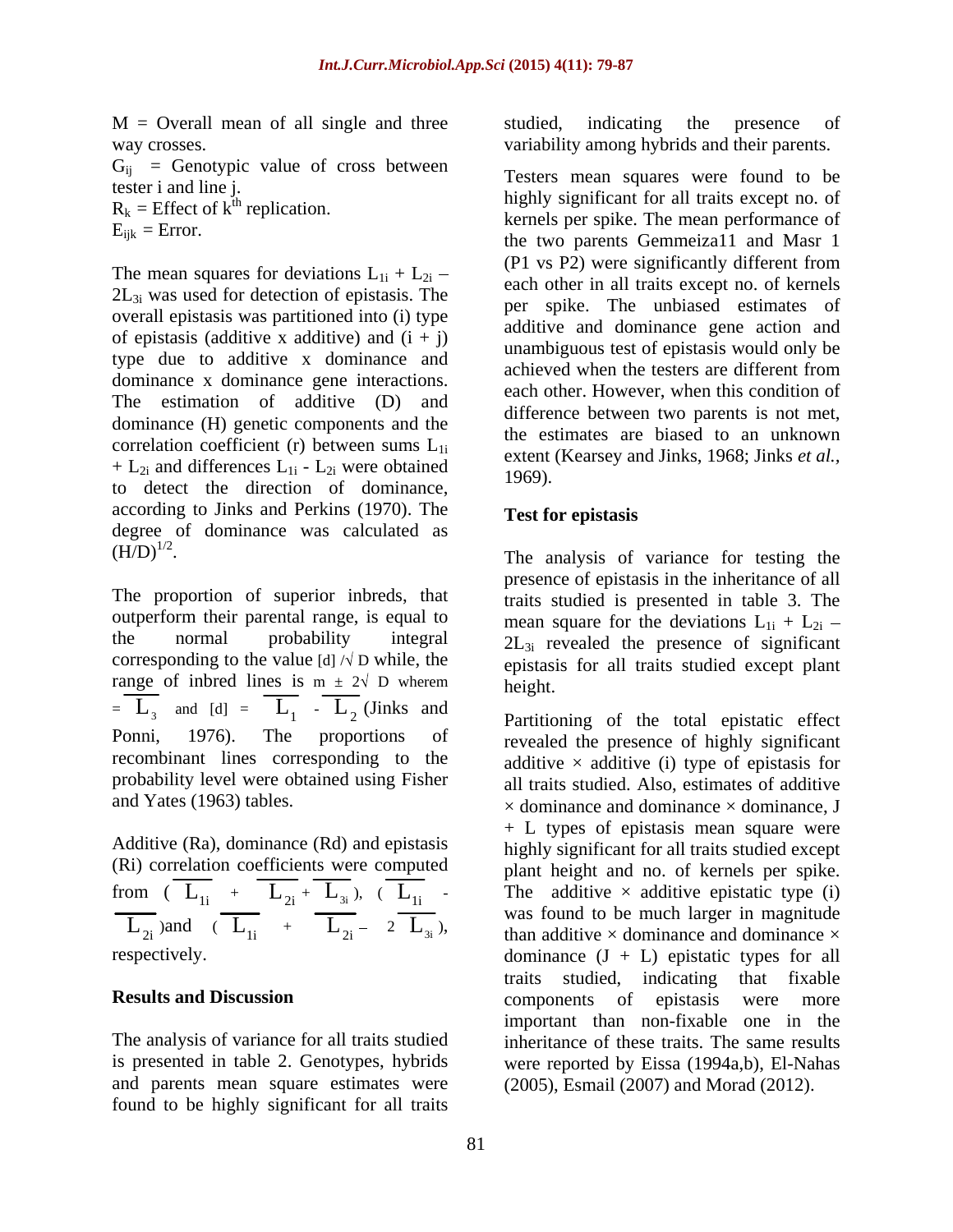## **Detection of genetic variance components**

Analysis of variance for sums  $(L_{1i} + L_{2i})$  and difference  $(L_{1i} - L_{2i})$  are presented in table 4. The mean square due to sums were found to plant, indicating the importance of proportions of recombinants which dominance genetic variance for these traits.

The additive genetic variance (D) was found (48.40%), no. of spikes per plant and 1000 to be much larger in magnitudes than the kernels weight (47.60%), spike yield dominance variance (H) for all traits studied. (47.21%), spike length (43.64%), plant Consequently, it could be concluded that selection procedures based on accumulation (2009), Koumber (2011), Morad (2012) and dominance  $(H/D)^{1/2}$  was less than unity for the sums  $(L_{1i} + L_{2i})$  and difference  $(L_{1i} - L_{2i})$ <br>were found to be positive and significant for no. of spikes per plant indicating that dominance seemed to be acting in one direction. However, the correlation **Genetic correlation** coefficient for the remaining traits was insignificant indicating the genes with positive and negative effects were equally among characters, is important for selection distributed among the genotypes including

### **Prediction of superior recombinants:**

be highly significant for all traits studied, allow predictions of the proportion of indicating the presence of additive genetic inbreds which as good as or superior to variance for these traits. The mean square better parent of F1 hybrid. Prediction results due to difference were also found to be given in table 5, revealed that it could be highly significant for all traits studied except feasible to predict as early as possible for no. of kernels per spike and grain yield per transgressive segregates and the highest Triple test cross is the useful sources for such information to make prediction of new recombinants line. These informations will proportions of recombinants which outperform parental range for grain yield per plant (49.20%), no. of kernels per spike height (43.63%) and heading date (41.29%).

of additive effects would be successful in For traits studied, the range of inbred likely improving all traits studied. However, to to exceed parental range was nearly 40%. maximize selection advance, procedures The obtained high proportion could be which are known to be effective in shifting explained that the studied wheat cultivars gene frequency when both additive and non- have common genetic pool, and the additive genetic variance are involved would prevalence of additive gene effects for most be preferred. Similar results were previously traits studied refer that, selection imposed obtained by Esmail (2007), El Massry for the traits studied was to intermediate Dawwam *et al.* (2015). The degree of great emphasis to the promising cross are was less than unity for the most frequent ones and having high all traits studied suggesting the role of values for new recombinants for yield, partial dominance in the inheritance of these therefore, the breeder should pay great traits and as certain the fact that in self emphasis for considering these promising pollination crops, most genes are cross in wheat breeding program. In this homozygous and the over-dominance is rare. The respect, a reasonable proportion of new Further, the correlation coefficient between recombinants could be predicted for yield were found to be positive and significant for (1994c), Al-Kaddoussi (1997), Menshawy performance. Thus the breeder should give a and its components in wheat by Eissa (2008) and Dawwam *et al.* (2015).

## **Genetic correlation**

in this study. genetic correlation to its components ofThe kind of relationships, which may occur breeding programs. Partitioning of the total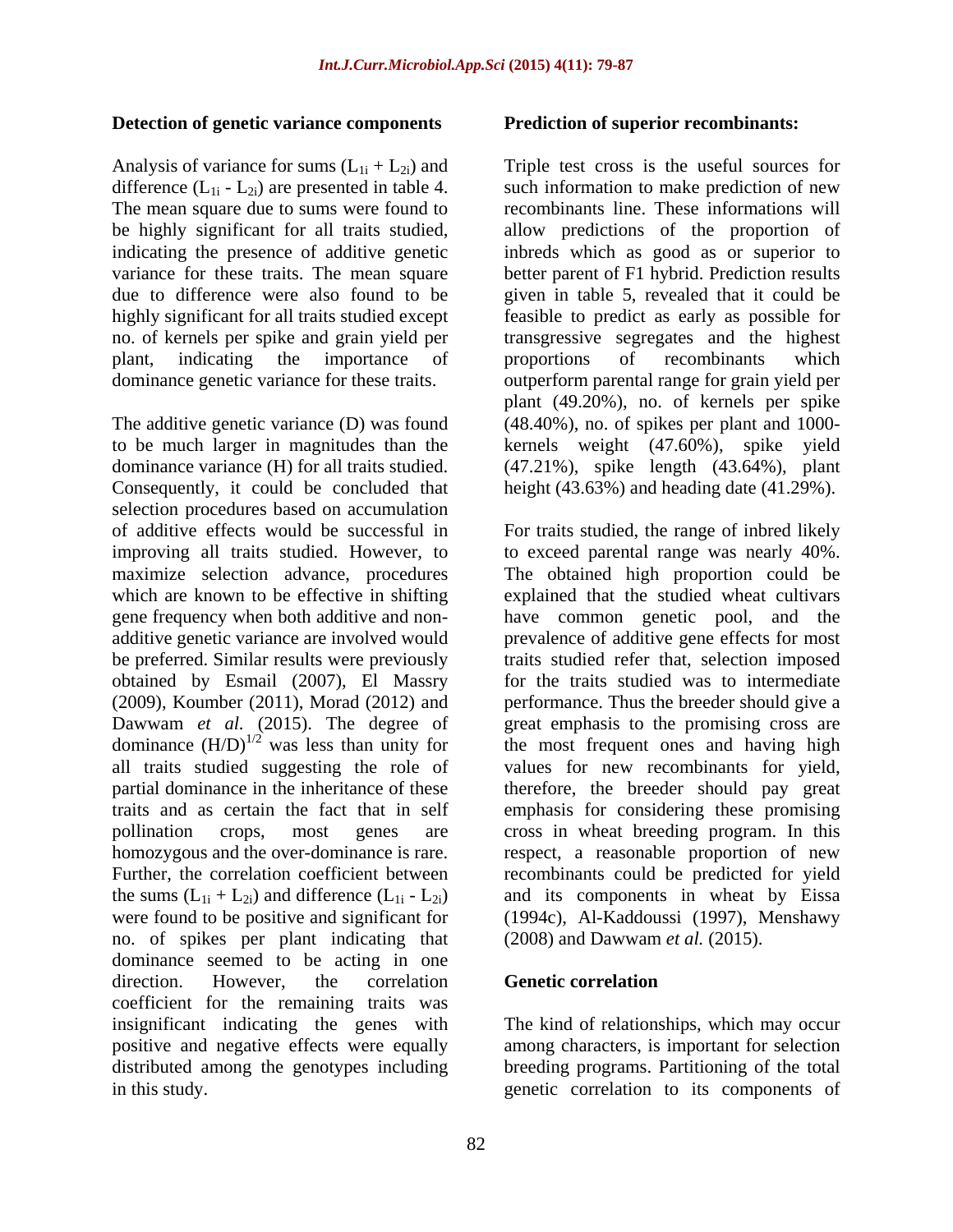additive, dominance and epistasis genetic kernels per spike, between spike yield and correlation illustrated in table 6. The results each of spike length and no. of kernels per obtained provide evidence for positive and spike, between 1000-kernels weight with significant correlation between additive gene those of spike length, no. of kernels per effects controlling between plant height and spike and spike yield, between grain yield heading date, between no. of spikes per per plant with those of no. of kernels per plant and heading date, between no. of

spike, spike yield and 1000-kernels weight.

**Table.1** The origin and pedigree of the studied parental bread wheat varieties

| Pedigree                                                                                                                           | Origin        | Name         |  |
|------------------------------------------------------------------------------------------------------------------------------------|---------------|--------------|--|
|                                                                                                                                    |               | lines        |  |
| Ald"S"/Huac"S"//CMH74A.630/5X CGM4583-5GM-1GM-0GM                                                                                  | Egypt         | Gemmeiza 9   |  |
| MAYA74"S"/ON//1160-147/3/BB/GLL/4/CHAT"S"/5/CROW"S".                                                                               | Egypt         | Gemmeiza 10  |  |
| NS.732/PIMA// Vee"S".                                                                                                              | Egypt         | Sahel        |  |
| SD 735-4SD-1SD-1SD-0SD                                                                                                             |               |              |  |
| SITE//MO/4/NAC/TH.AC//3*PVN/3/MIRLQ/BUC.CMSS93B00567<br>S-72Y-010M-010Y-010M-OHTY-OSH                                              | $\vert$ Egypt | Shandaweel 1 |  |
| Au/UP301//G11/SX/Pew"S"/4/Mai"S"/May"S"//Pew"S"CM67245-C- Egypt<br>$1M-2Y-1M-7Y-1M-0Y$                                             |               | Giza 167     |  |
| M1L/BUC//SeriCM93046-8M-0Y-0M-2Y-0B                                                                                                | Egypt         | Giza 168     |  |
| INDUS 66 / NORTENO "S".                                                                                                            | Egypt         | Sakha 8      |  |
| PK 3418-6S-1 SW-0S                                                                                                                 |               |              |  |
| Inia/RL4220//7C/Yr"S"CM15430-25-55-0S-0S                                                                                           | Egypt         | Sakha 61     |  |
| Inia/RL4220//7C/Yr"S"CM15430-25-65-0S-0S                                                                                           | Egypt         | Sakha 69     |  |
| OPATA/RAYON//KAUZ.CMBW90Y 3180-0TOM-3Y-010M-010Y-<br>10M-015Y-0Y-0AP-0S.                                                           | Egypt         | Sakha 94     |  |
| Maya"S"/Mon"S"/ CMH74.A.592/3/CHZa157*                                                                                             | Egypt         | Sids 4       |  |
| Maya"S"/Mon"S"/CMH74.A592/3/Sakha8*2SD10002-4sd-3sd-1sd-                                                                           | Egypt         | Sids 6       |  |
| Maya"S"/Mon"S"/CMH74.A592/3/Sakha8*2SD10002-14sd-3sd-1sd- Egypt Sids 8                                                             |               |              |  |
| Maya"S"/Mon"S"/4/CMH47-428/MRC//Jup/3/CMH47A-582/5/Giza-   Egypt   Sids 9<br>$157*2$                                               |               |              |  |
| BUC//7C/ALD/5/MAYA74/ON//1160.147/3/BB/GLL/4/CHAT"S"/6/   Egypt   Sids 12<br>MAYA/VUL//CMH74A.630/4*SX.<br>SD7096-4SD-1SD-1SD-0SD. |               |              |  |
|                                                                                                                                    |               | testers      |  |
| BOW"S"/KVZ"S"//7C/SER182/3/GIZA168/SAKHA61<br>$\vert$ GM7892-2GM-1GM-2GM-1GM-0GM (P <sub>1</sub> )                                 | Egypt         | Gemmeiza 11  |  |
| OASIS/KAUZ//4*BCN/3/2*PASTOR.<br>CMSS00Y01881T-050M-030Y-030M-030WGY-00M-0Y-0S (P <sub>2</sub> )                                   | Egypt         | Masr 1       |  |
| $(P_1 \times P_2)$                                                                                                                 | Egypt         |              |  |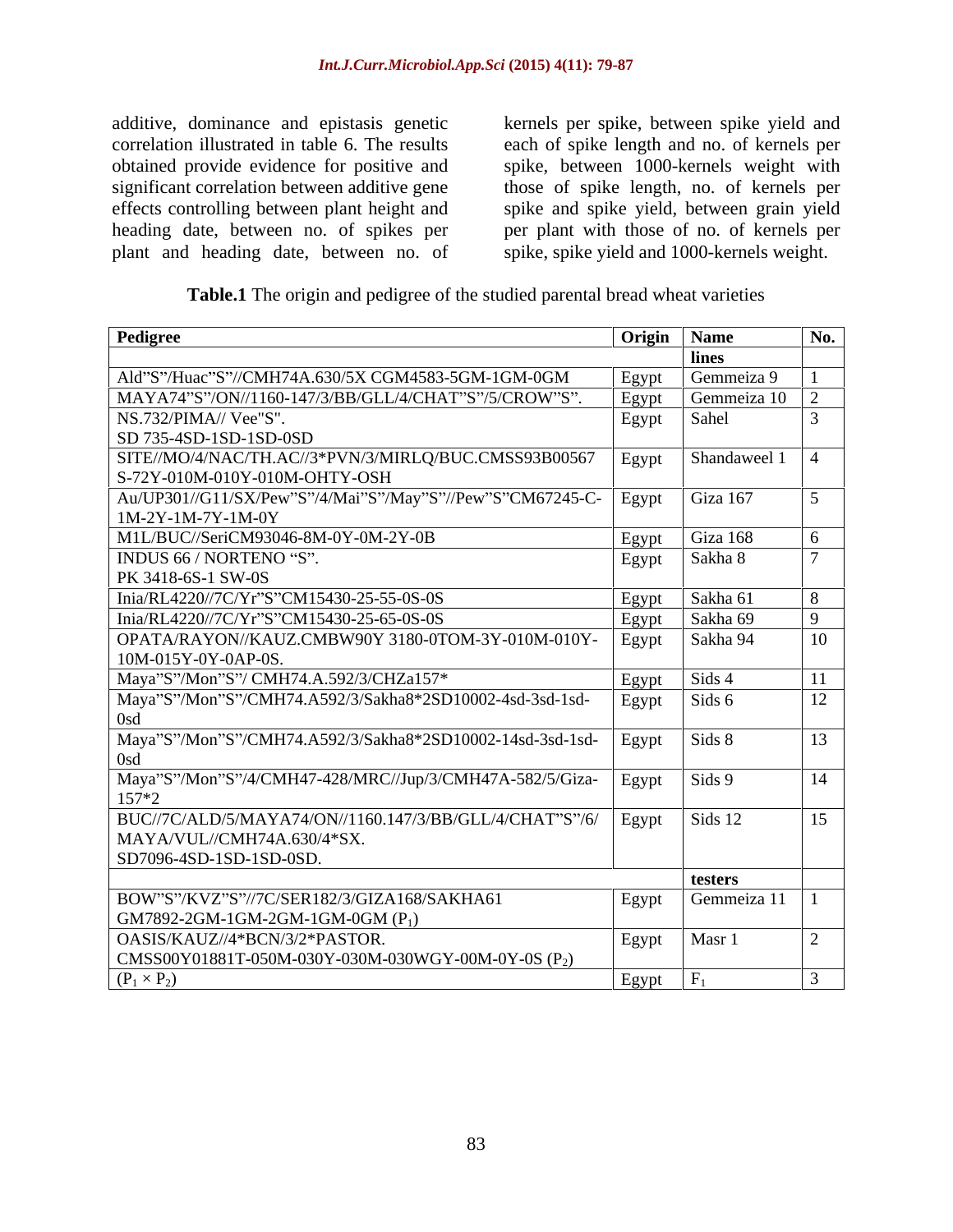| Grain<br>yield/<br>plant<br>(g) | <b>1000-</b><br>kernels<br>weight<br>(g) | <b>Spike</b><br>yield<br>(g) | No. of<br>kernels/<br>spike | Spike<br>length<br>$(cm)$ | No. of<br>spikes/<br>plant | <b>Plant</b><br>height<br>$(cm)$ | <b>Heading</b><br>date<br>(days) | d.f | Sours of<br>variance  |
|---------------------------------|------------------------------------------|------------------------------|-----------------------------|---------------------------|----------------------------|----------------------------------|----------------------------------|-----|-----------------------|
| 2.34                            | 0.55                                     | 0.26                         | 45.33                       | 0.17                      | 0.32                       | 57.78                            | 0.19                             |     | Replications          |
| 158.19**                        | 186.99**                                 | 3.88**                       | 700.38**                    | $15.61**$                 | 27.09*                     | $166.43**$                       | 127.90**                         | 62  | Genotypes             |
| 122.29**                        | 201.00**                                 | $4.29**$                     | 726.15**                    | 14.98**                   | 25.03**                    | 138.92**                         | 89.52**                          | 44  | Hybrids               |
| 259.75**                        | 126.07**                                 | $3.05**$                     | 559.29**                    | 17.98**                   | 29.39**                    | 228.56**                         | 216.13**                         | 17  | Parents               |
| $11.43**$                       | $606.50**$                               | $0.21*$                      | 1965.05**                   | $2.71**$                  | 78.62**                    | 320.68**                         | 316.86**                         |     | Hybrids vs<br>parents |
| 33.36**                         | 96.33**                                  | $3.50**$                     | 673.19**                    | 18.46**                   | 23.75**                    | 233.56**                         | 234.02**                         | 14  | Lines                 |
| 10.94**                         | $21.12**$                                | $0.78**$                     | 15.16                       | $7.01**$                  | $6.68**$                   | 155.63**                         | 25.23**                          |     | Testers               |
| 3926.82**                       | 752.30**                                 | $1.31**$                     | 52.98*                      | 33.30**                   | 153.77**                   | 304.37**                         | 347.39**                         |     | Line vs tester        |
| $17.14**$                       | 36.65**                                  | $0.69**$                     | 16.30                       | 12.44**                   | 7.87**                     | 243.97**                         | $12.70**$                        |     | $P_1$ vs $P_2$        |
| 3.71                            | 3.16                                     | 0.09                         | 21.03                       | 0.10                      | 0.46                       | 9.09                             | 0.19                             | 124 | Error                 |

Table.2 Mean squares of the analysis of variance of (L1i, L2i and L3i) triple test cross hybrids for all traits studied for all traits studied

\*, \*\* Significant at 0.05 and 0.01 probability levels, respectively

| Table.3<br>traits<br>of variance for testing the presence of epistasis in a<br>, a triple test cross $\tau$<br>s tor al<br>Analysis : |  |
|---------------------------------------------------------------------------------------------------------------------------------------|--|
| udied                                                                                                                                 |  |

| Grain     | 1000-        | <b>Spike</b> | No. of   | <b>Spike</b> | No. of   | <b>Plant</b> | <b>Heading</b> |     |                                    |
|-----------|--------------|--------------|----------|--------------|----------|--------------|----------------|-----|------------------------------------|
| yield/    | kernels      | yield        | kernels/ | length       | spikes/  | height       | date           | d.f | Sours of variance                  |
| plant (g) | weight $(g)$ | (g)          | spike    | (cm)         | plant    | (cm)         | (days)         |     |                                    |
| 19.02*    | 43.66**      | $1.42*$      | 145.50   | $8.53**$     | $6.41**$ | 53.31        | $101.37**$     | 15  | Total epistasis                    |
|           |              | $8.67*$      | 1153.37* | 86.14*       | 47.82*   |              |                |     |                                    |
| $29.51**$ | 418.18**     |              |          |              |          | 156.98*      | 754.15**       |     | I type epistasis                   |
| 18.27*    | $16.91**$    | $0.91*$      | 73.51    | $2.98**$     | $3.46**$ | 45.91        | 54.74**        | 14  | j+I type epistasis                 |
| 13.31     | 0.87         | 0.045        | 3.64     | 0.13         | 0.03     | 79.44        | 0.08           |     | I type epistasis x<br>block        |
| 6.92      | 2.60         | 0.079        | 66.81    | 0.34         | 1.22     | 27.62        | 0.36           | 42  | $\pm$ i+I type epistasisx<br>block |
| 7.35      | 2.48         | 0.077        | 62.60    | 0.32         | 1.14     | 31.08        | 0.34           | 45  | Total epistasisx<br>block          |

\*, \*\* Significant at 0.05 and 0.01 probability levels, respectively.

 $(I) =$  additive x additive,  $(L) =$  dominance x dominance,  $(I) =$  additive x dominance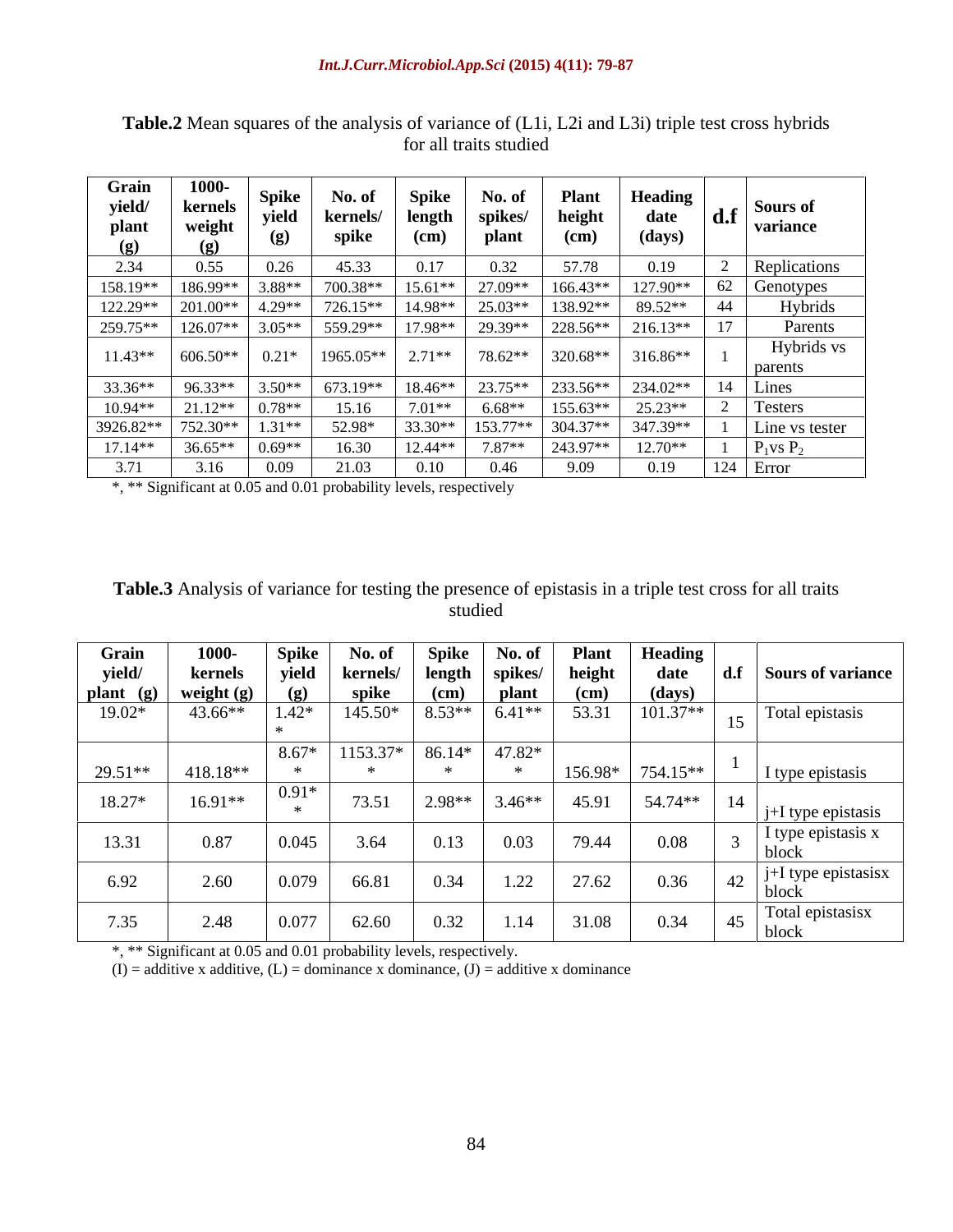| Grain<br>yield/<br>plant<br>(g) | 1000-<br>$\begin{array}{c c} \prime & \text{kernels} \ \text{weight} & \text{(g)} \end{array}$ | <b>Spike</b><br>yield | No. of<br>kernels/ | Spike<br>length | No. of<br>spikes/ | <b>Plant</b><br>height | Heading<br>date  | Sours of<br>  variance                |
|---------------------------------|------------------------------------------------------------------------------------------------|-----------------------|--------------------|-----------------|-------------------|------------------------|------------------|---------------------------------------|
|                                 |                                                                                                | (g)                   | spike              | $\epsilon$ (cm) | plant             | (cm)                   | (days)           |                                       |
| $500.55**$ 785.81**<br>6.93     | 2.00                                                                                           | $17.65**$<br>0.16     | 3008.96**<br>27.18 | 59.51**<br>0.11 | 99.63**<br>0.78   | 285.39**<br>22.20      | 345.91**<br>0.31 | 14<br>$ $ (L11+L21)<br>  Error<br>-28 |
| 7.10 $8.42**$                   |                                                                                                | $0.73**$              | 38.66              | $1.18**$        | $3.64**$          | 45.00**                | $26.01**$        | Difference<br>$(L11-L21)$<br>14       |
| $\frac{5.69}{658.16}$           | 2.68                                                                                           | 0.16                  | 24.65              | 0.23            | 0.50              | 12.16                  | 0.22             | $28$ Error                            |
|                                 | 1045.1                                                                                         | 23.31                 | 3975.70            | 79.19           | 131.80            | 350.92                 | 460.81           |                                       |
| 1.87                            | 7.65                                                                                           | 0.74                  | 18.68              | 1.27            | 4.19              | 43.77                  | 34.38            |                                       |
| 0.05                            | 0.08                                                                                           | 0.18                  | 0.06               | 0.12            | 0.17              | 0.35                   | 0.27             | $(H/D)^{0.5}$                         |
| $-0.44$                         | $\frac{1}{20.23}$                                                                              | 0.17                  | 0.25               | 0.15            | $0.56*$           | $-0.29$                | 0.04             |                                       |

**Table.4** Mean squares from analysis of variance for sums and differences and estimates of additive (D), dominance (H) and degree of dominance in triple test cross for all traits studied

\*, \*\* Significant at 0.05 and 0.01 probability levels, respectively.

 $r =$  correlation coefficients between sums  $(L1i + L2i)$  and differences  $(L1i - L2i)$ .

**Table.5** Predicting the range of inbred lines and the proportion of inbreds expected to fall outside their parental range for the traits studied

| Proportion of inbreds falling   probability   Range of inbred   (D)   (d)   (m) |         |                |  |  | parameters                                                          |
|---------------------------------------------------------------------------------|---------|----------------|--|--|---------------------------------------------------------------------|
| outside parental range%                                                         |         |                |  |  | <b>Traits</b>                                                       |
| 41.29                                                                           |         |                |  |  | $\mid$ 298.16 – 212.31   460.81   4.74   255.23   Heading date      |
| 43.63                                                                           |         |                |  |  | $377.82 - 302.90$ 350.92 32.05 340.36 Plant height                  |
| 47.60                                                                           |         |                |  |  | $\sqrt{55.59 - 9.67}$   131.80   0.69   32.63   No. of spikes/plant |
| 43.64                                                                           | $-0.16$ |                |  |  | 61.14 – 25.56 79.19 -1.49 43.35 Spike length                        |
| 48.40                                                                           |         |                |  |  | 346.68 – 94.47   3975.70   2.56   220.58   No. of kernels/          |
|                                                                                 |         |                |  |  |                                                                     |
| 47.21                                                                           |         | $20.99 - 1.69$ |  |  | 23.32   -0.38   11.34   Spike yield                                 |
| 47.60                                                                           |         |                |  |  | 195.14 – 65.84   1045.10   -2.05   130.49   1000-kernels            |
|                                                                                 |         |                |  |  |                                                                     |
| 49.20                                                                           |         |                |  |  | 125.52 - 22.92   658.16   -0.76   74.22   Grain yield/ plant        |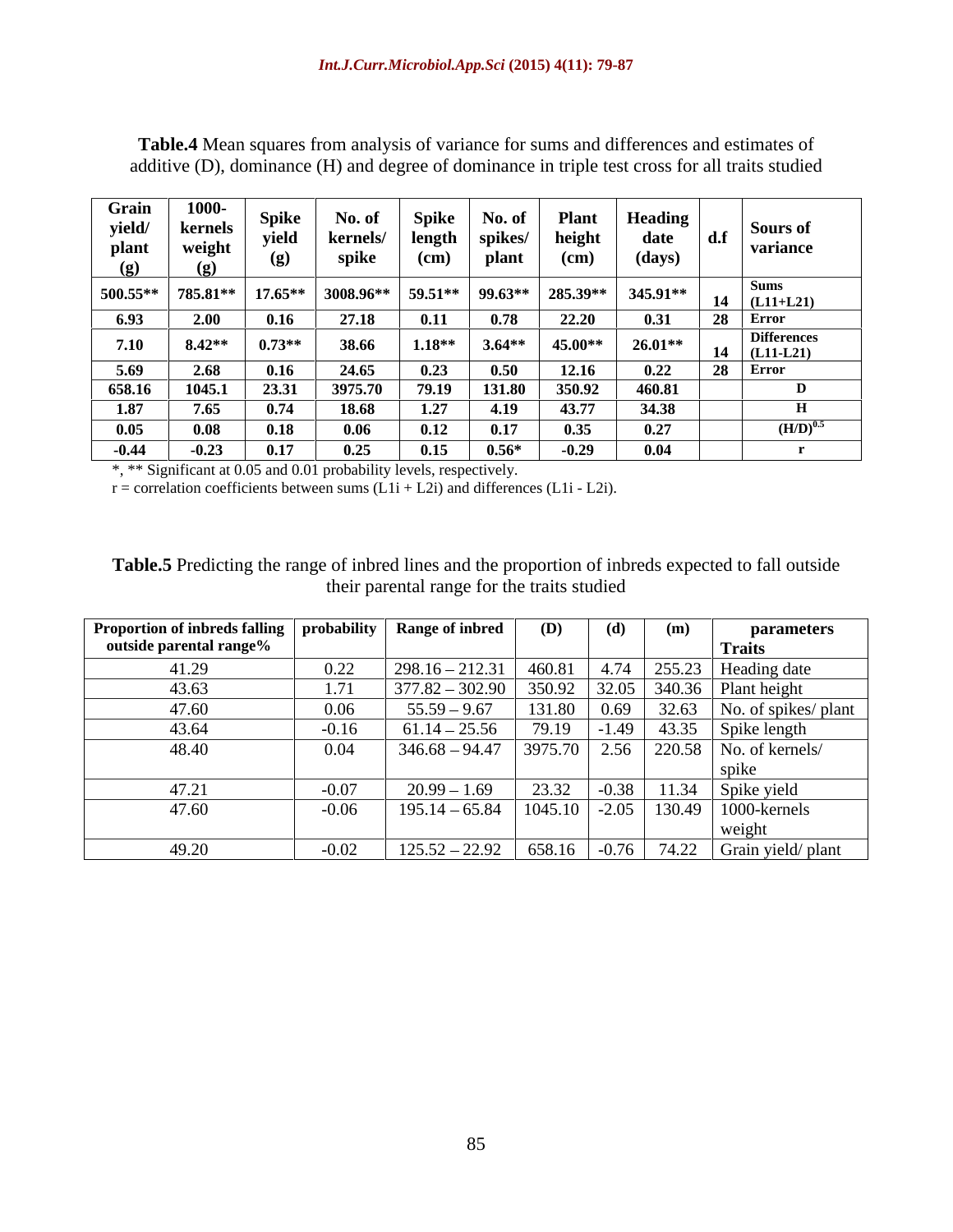| 1000-<br>kernels<br>weight | <b>Spike</b><br>yield | No. of<br>kernels/<br>spike | ${\bf Spike}$<br>length | No. of<br>spikes/<br>plant | <b>Plant</b><br>height | <b>Heading</b> $\boxed{\text{Typ}}$<br>date | e                                | <b>Traits</b>           |
|----------------------------|-----------------------|-----------------------------|-------------------------|----------------------------|------------------------|---------------------------------------------|----------------------------------|-------------------------|
|                            |                       |                             |                         |                            |                        | $0.617*$<br>$-0.122$                        | Ra<br>Rd                         | Plant height            |
|                            |                       |                             |                         |                            |                        | $-0.367$                                    | Ri                               |                         |
|                            |                       |                             |                         |                            | 0.380                  | $0.660**$                                   | Ra                               |                         |
|                            |                       |                             |                         |                            | $-0.011$<br>$-0.002$   | $-0.224$<br>$-0.190$                        | $\mathop{\rm Rd}\nolimits$<br>Ri | No. of spikes/<br>plant |
|                            |                       |                             |                         | $-0.495$                   | 0.029                  | $-0.517$                                    | Ra                               |                         |
|                            |                       |                             |                         | $-0.334$                   | $-0.015$               | $-0.024$                                    | Rd                               | Spike length            |
|                            |                       |                             |                         | $-0.168$                   | 0.308                  | $-0.420$                                    | Ri                               |                         |
|                            |                       |                             | $0.666**$               | $-0.228$                   | $-0.138$               | $-0.510*$                                   | Ra                               | No. of                  |
|                            |                       |                             | $-0.139$<br>$-0.042$    | 0.048<br>0.168             | 0.144<br>$-0.224$      | 0.050<br>0.041                              | Ri                               | Rd   kernels/<br>spike  |
|                            |                       | $0.743**$                   | $0.873**$               | $-0.517*$                  | $-0.058$               | $-0.452$                                    | Ra                               |                         |
|                            |                       | $-0.093$                    | 0.178                   | $-0.117$                   | 0.357                  | $-0.106$                                    | Rd                               | Spike yield             |
|                            |                       | 0.231                       | 0.134                   | 0.093                      | $-0.389$               | $-0.163$                                    | Ri                               |                         |
|                            | $0.818**$<br>$-0.080$ | $0.915**$<br>$-0.238$       | $0.800**$<br>0.113      | $-0.256$<br>0.019          | $-0.150$<br>$-0.176$   | $-0.510*$<br>$-0.019$                       | Ra<br>Rd                         | $1000$ -kernels         |
|                            | $-0.620*$             | $-0.250$                    | $-0.003$                | $-0.221$                   | 0.410                  | 0.233                                       | Ri                               | weight                  |
| $0.766**$                  | $0.637*$              | $0.721**$                   | 0.467                   | $-0.005$                   | $-0.352$               | $-0.452$                                    | Ra                               | Grain yield/            |
| $-0.423$<br>0.230          | $-0.203$<br>$-0.196$  | 0.262<br>0.061              | $-0.069$<br>$-0.241$    | 0.328<br>$0.546*$          | 0.264<br>$-0.098$      | 0.236<br>0.278                              | Rd<br>Ri                         | plant                   |

**Table.6** Additive (Ra), dominance (Rd) and epistasis (Ri) correlation coefficients among eight traits in the triple test cross

\*, \*\* Significant at 0.05 and 0.01 probability levels, respectively.

Concerning the dominance genetic These investigation was designed to use correlations, the results didn't have any triple test cross analysis to obtain additional positive and significant additive correlation information about type of gene actions, between the traits in this investigation. genetic correlation and predicting the likely Regarding epistasis genetic correlation the performance of new recombinants that could results indicated positive and significant be derived after series of selfing generations. correlation only between grain yield per Thus, this study helps breeder for rightful plant and no. of spike per plant. From the decision about effective breeding method to results of genetic correlation, most of the be applied for improving yield and its characters were not associated with each other and confirmed that the T.T.C matting system was useful in breaking up Reference undesirable linkage groups to obtain new recombinant lines. In this regard, Eissa (1994c), Menshawy (2008), Morad (2012) and Dawwam *et al.* (2015) reported the efficiency of triple test cross for obtaining

contributing traits.

## **Reference**

new recombinant lines in wheat. Egyptian bread wheat (*Triticum*  Al-Kaddoussi, A.R. 1997. Testing for epistasis, predication and genetic correlation using North Carolina Design III. Biometrical approach for *aestivum* L.). *Zagazig J. Agirc. Res.,*